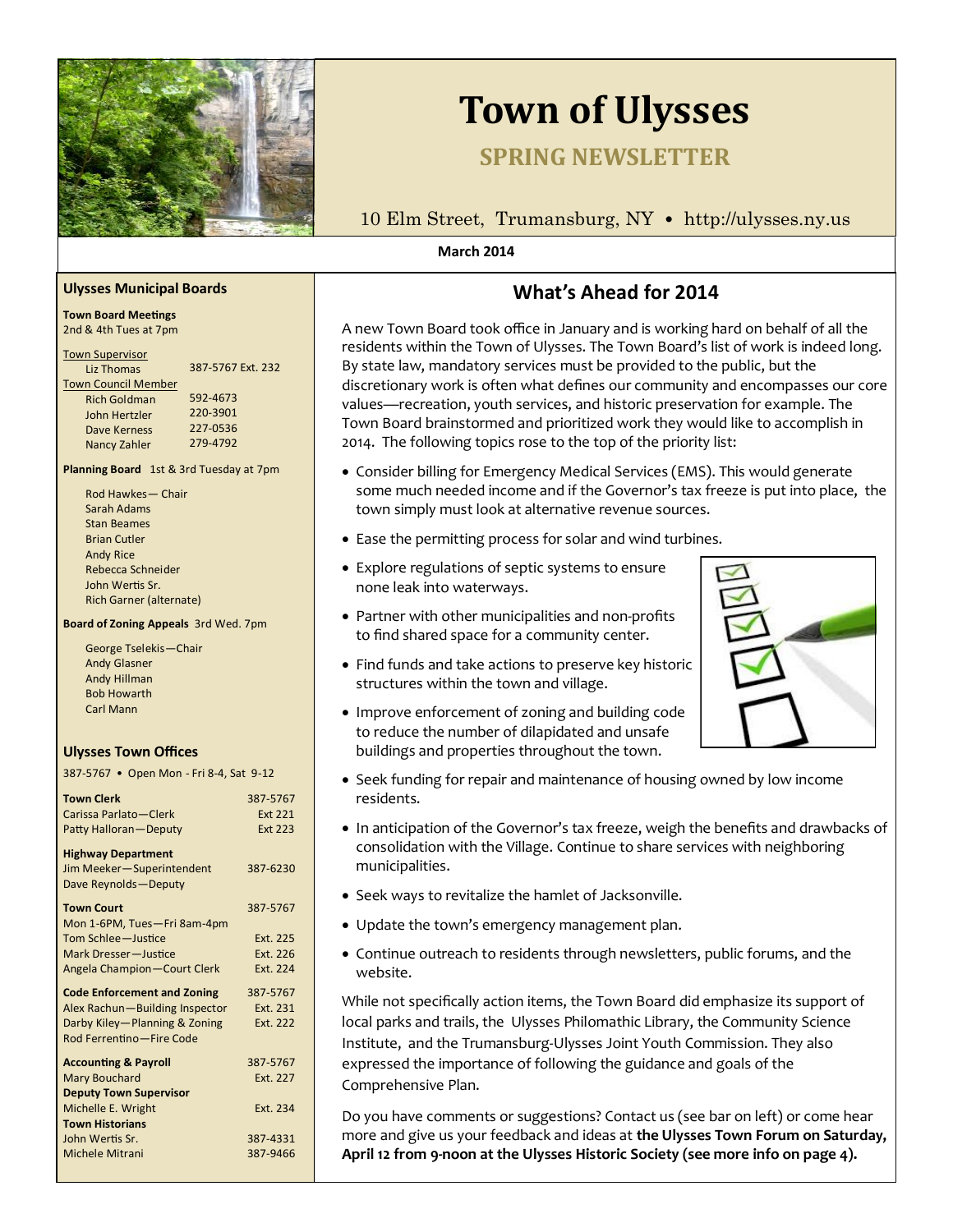#### **Town of Ulysses—Spring 2014 Newsletter**

# **STORMWATER**

### **Why you should care**

Stormwater runoff is rain water or snowmelt that doesn't soak into the ground. As rain water and snowmelt travel across parking lots, driveways, and streets, it picks up pollutants and soil on its way to Cayuga Lake or one of our lovely creeks, as well as wetlands and ponds. This pollution negatively impacts water quality, aquatic life and their habitat, and contributes to erosion and sedimentation.

## **What you can do**

- Prevent leaks and spills of fuel, oil, or other hazardous waste.
- Landscape in ways that catch water and allow it to slowly percolate into the soil.
- Direct gutters and sump pumps across vegetated areas and not directly into ditches where water contributes to erosion and flooding during storm events.
- Minimize or avoid use of pesticides and fertilizers that can migrate to water bodies.
- Maintain your septic system—it is recommended that your system is pumped every 2-4 years.

### **It's the law**

Local law requires responsible handling of stormwater and erosion protections:

1) Stormwater Management and Erosion and Sediment Control: *ulysses.ny.us/pdf/2007LocalLaw-3.pdf*

2) Storm and Sewer System and Surface Water Protection: *ulysses.ny.us/pdf/2012LocalLaw-1.pdf*

### **Hazardous Waste Collection:**

Tompkins County is sponsoring a Household Hazardous Waste collection.

Dates are:

April 19, May 17, July 19, August 16, October 18, November 15

A valid permit and appointment are required. See the website for details: recycletompkins.org/Garbage/Household-Hazardous-Waste

# **Zoning Updates**

*ALONG THE LAKE* After many years of deliberation, the Town Board instituted new zoning rules this past December primarily focused in areas near Cayuga Lake. Using the town's Comprehensive Plan as a guiding document, the town strengthened protections of steep slopes and officially-designated *Unique Natural Areas*, by requiring a site plan review for new construction, a woodland management plan for tree harvesting, and increased stream setbacks in these areas.

 The town also added a Marina District for the Yacht Club —matching its use more closely and allowing the club more flexibility should it choose to expand. Lands running along Route 89, but not adjoining the lake, have increased lot sizes—expanded from 2 to 5 acres—with larger road frontage and setback requirements, in an effort to preserve the woods and open spaces in that area.

 What did not change in the zoning? There are no regulations covering docks, boat hoists or other structures in the water. The Cayuga Nature Center, Girl Scout Camp, and Taughannock Park remain designated as Parks and Recreation. See more information on the new zoning at ulysses.ny.us/departments/zone/



(this map is available at: http://www.ulysses.ny.us/pdf/Zoning\_Map\_2013.pdf)

*NEARBY KRUM'S CORNERS* Taking the lead from the Comprehensive Plan, the Planning Board and Town Board both agreed to carefully review the zoning along Route 96 near Krum's Corners which is currently zoned as Light Industrial and Business, surrounded by Moderate Density Residential. Considering the existing businesses in that area, the Comprehensive Plan suggests zoning that continues to create jobs for residents who live nearby, especially in the higher density nodes of Trumansburg and Jacksonville. The particular focus on offices and technology was recommended due to its relatively low impact on the land and nearby residents, while still contributing positively to the tax base. The plan suggests that any new business create a green buffer between themselves and residential areas to reduce annoyance from potential noise, light or other impacts. The area benefits from being on the public transit line; adding commuter traffic to the existing Route 96 flow is a concern.

 There are numerous ways to follow or give input on this topic: join us at a meeting (days and times listed on the front of this newsletter), contact us directly, watch the Planning Board and Town Board agendas on the website, read the minutes, or listen to the audio available online. The public is welcome at all meetings.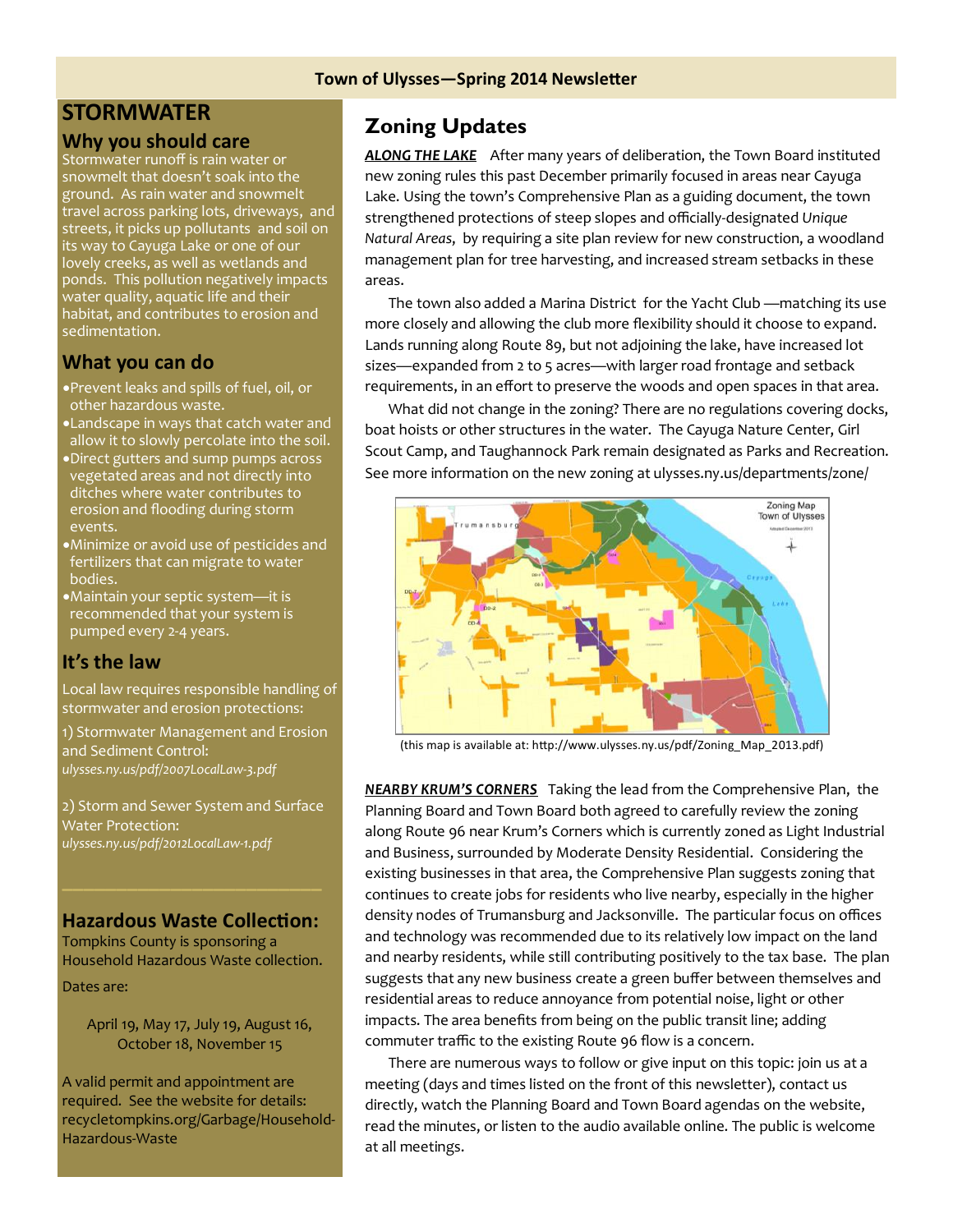# **Youth**

### **Summer Sign-up Night**

The Youth Commission will again be sponsoring Super Summer Sign-up night on Wednesday, May 7 from 6:30 - 8:00 in the Trumansburg Elementary School Cafeteria. Lots of summer camps, including our own Summer Recreation program, and other specialty programs offering services to children this summer will be on hand to explain their programs and register youth.

# **New Website!**

A new website is underway for the Youth Commission with the objective of providing a single spot for all local youth related activities. It's under construction, but will be at http://trumansburg.ulysses.ny.us

# **Agriculture**

## **Seeking Ag Committee Members**

The Town of Ulysses adopted an Agriculture and Farmland Protection Plan in 2013. We want to thank all the committee members who contributed many volunteer hours to complete this document. Now that we have the plan, it's time for implementation. The Town Board is seeking residents who have a background in, or connection to, agriculture to help move the goals of the Ag Plan forward. If you are interested, please contact Liz Thomas at supervisor@ulysses.ny.us. See the Ag Plan at http://ulysses.ny.us/pdf/AFPP-Final.pdf

### **New Website Links Landowners and Farmers**

Do you have land to rent for farming? Are you a farmer looking for land to rent? See the Landlink website at [www.fingerlakeslandlink.org](http://www.fingerlakeslandlink.org/), a service connecting landowners to farmers.

# **Who Works for You**

Town Hall has many new faces. The new Town Clerk, Carissa Parlato, started the job with the hectic flurry of tax collection. She is quickly acclimating to her new position and updating systems. John Hertzler and Richard Goldman are newly elected Town Board members. Each bring a new and useful perspective to the deliberations of the board. Also new to Town Hall is the appointed Deputy Supervisor, Michelle E. Wright who brings keen organizational and technical skills to the job, and is helping to dig out of a backlog of work piled up at Town Hall.

If you are a business in the town, Rod Ferrentino may pay you a visit. As the new Fire Inspector for the town, Rod will guide businesses to ensure fire prevention and safety measures are in place and that we comply with state rules.

The town's Planning Board has new members. Andrew Rice was appointed to a 7-year seat and Richard Garner serves as an alternate. The Board of Zoning Appeals also has two new members: Robert Howarth and Andrew Hillman. **We are incredibly grateful to these thoughtful and hard-working volunteers.** 

**The Town Historians** are seeking names of Ulysses women who have made positive impacts on our town and/or county. Please send names to John Wertis, Town Historian: bwwfarmtoday@aol.com

# **Clerk's Corner**

# **Tax Deadline**

*open M-F 8am to 4pm Sat 9am-noon*

*Our office is* 

# Residents have until

March 31 to pay their taxes in the Town of Ulysses (a graduated penalty is added for taxes received after Jan. 31). The county collects on bills not paid by March 31. Contact us if you did not receive your bill in December.

## **Water Billing & Reduced Fee**

The Town Board reduced the penalty on late water bills. Any bill left unpaid after 30 days from the billing date will be subject to a 10% fine (down from 20%) for that cycle. Water bills were sent out the week of March 17. The next billing cycle will be short; meters will be read on May 16 to coordinate with water readings from Bolton Point.

## **Have a Dog?**

Dog licenses are valid for one year. Your renewal reminder will indicate if your dog's rabies vaccination has expired and if it has, please bring in, or mail, proof of a current rabies vaccination when you renew your license.

### **Sporting Licenses-New Rules**

Fishing licenses are now valid from the day of purchase through one full year. They no longer expire on Sept. 30.

Adventure Licenses: lifetime hunting, fishing (or both) licenses are available. Instead of carrying a separate license, this information can be printed directly onto your driver's license. Purchase any sporting license directly from the DEC a[t](https://aca.dec.accela.com/dec/) [aca.dec.accela.com/dec/.](https://aca.dec.accela.com/dec/) For more information on these changes, please visit [www.dec.ny.gov/63.html](http://www.dec.ny.gov/63.html)

# **Jacksonville**

#### **Committee on Revitalization**

One of the top priorities for the Town Board is to identify ways to revitalize Jacksonville, but we need help from residents. If you are willing to serve on a committee to look at this issue, please contact our Town Clerk Carissa Parlato at clerk@ulysses.ny.us or 387-5767 ext 221.